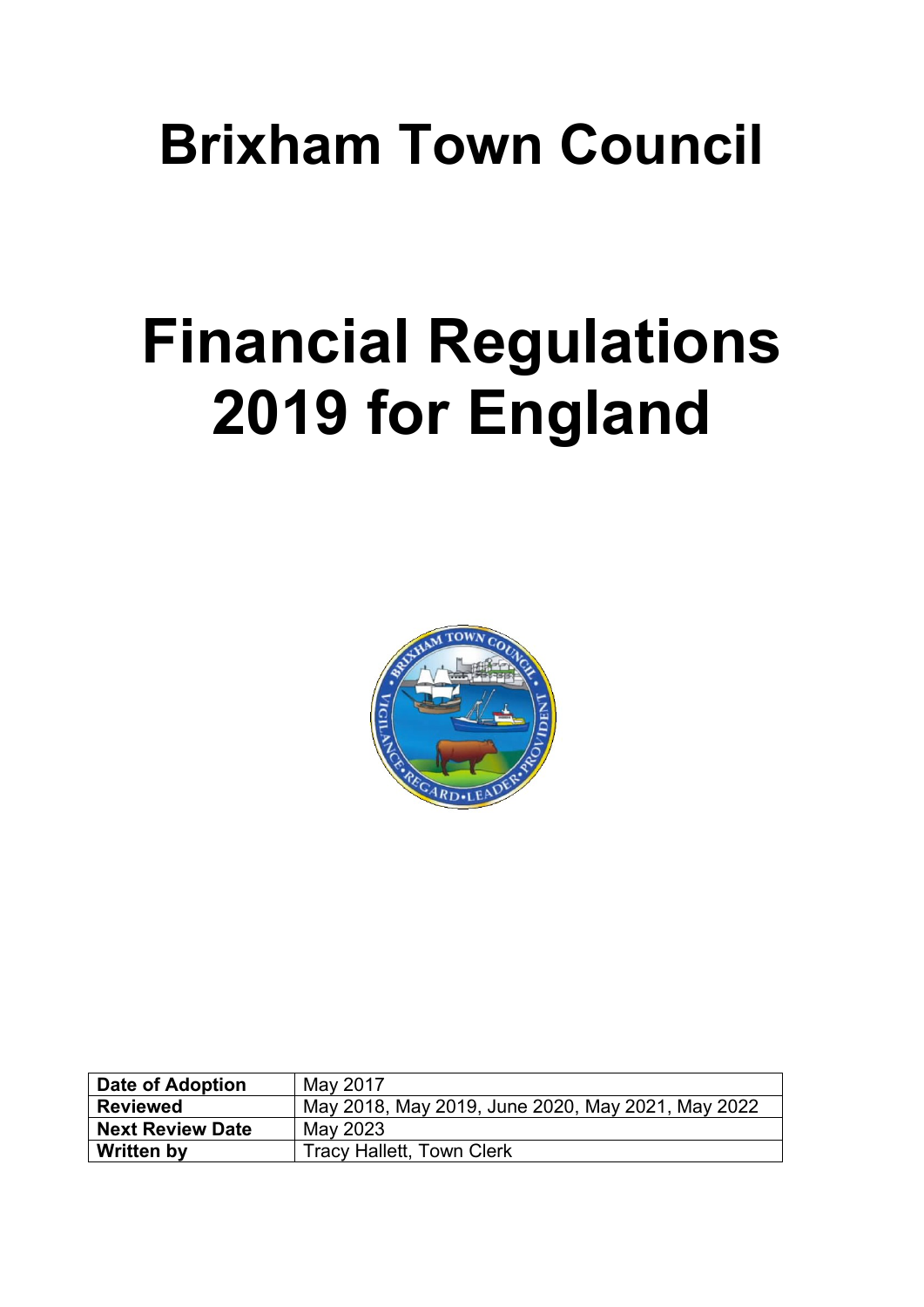## **Contents**

| 1 <sub>1</sub> |                                                             |  |
|----------------|-------------------------------------------------------------|--|
| 2.             |                                                             |  |
| 3.             |                                                             |  |
| 4.             |                                                             |  |
| 5.             | BANKING ARRANGEMENTS AND AUTHORISATION OF PAYMENTS  8       |  |
| 6.             |                                                             |  |
| 7 <sub>1</sub> |                                                             |  |
| 8.             |                                                             |  |
| 9.             |                                                             |  |
| 10.            |                                                             |  |
| 11.            |                                                             |  |
| 12.            | PAYMENTS UNDER CONTRACTS FOR BUILDING OR OTHER CONSTRUCTION |  |
| 13.            |                                                             |  |
| 14.            |                                                             |  |
| 15.            |                                                             |  |
| 16.            |                                                             |  |
| 17.            | SUSPENSION AND REVISION OF FINANCIAL REGULATIONS17          |  |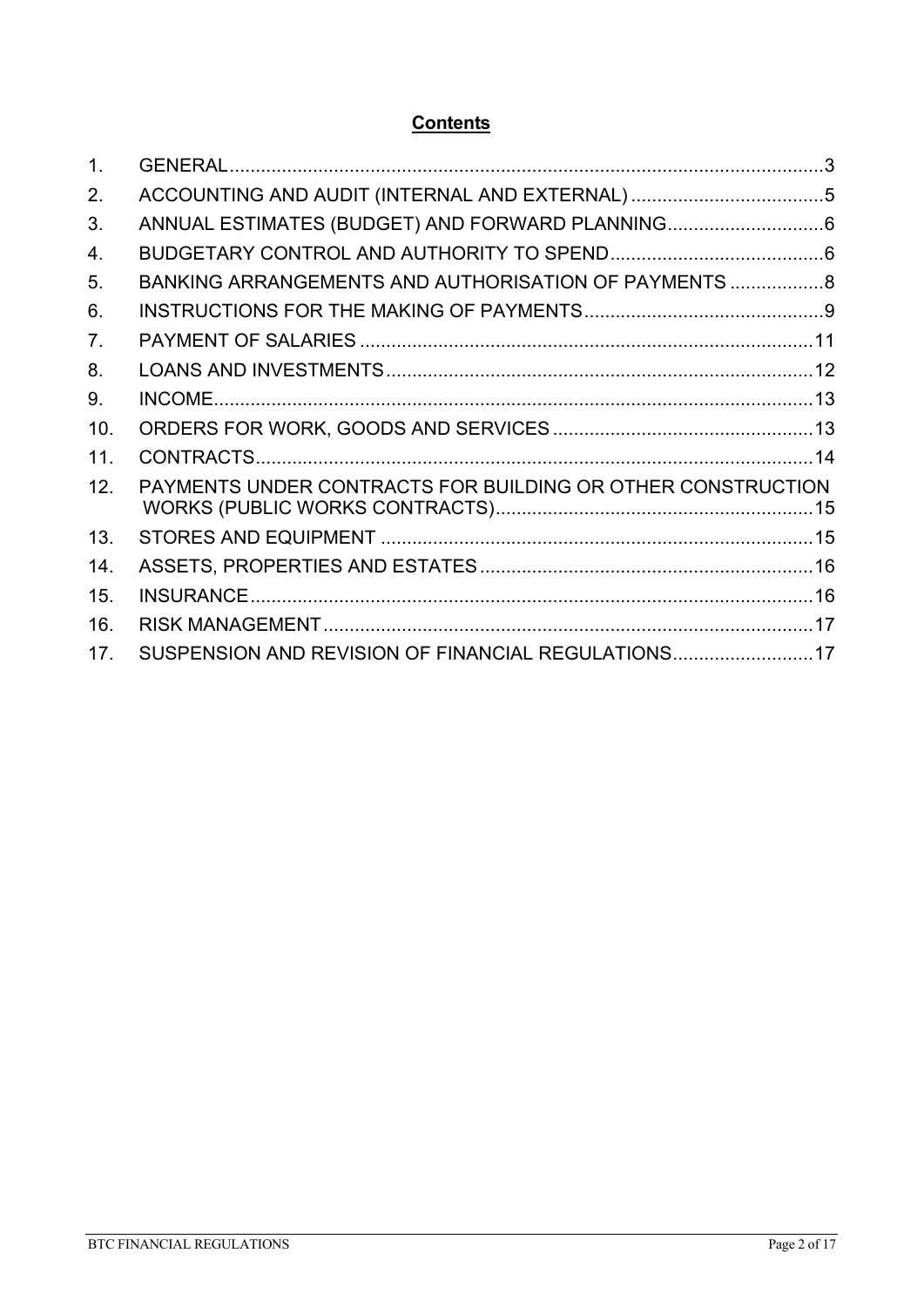These Financial Regulations were adopted by Brixham Town Council at its Meeting held on 5<sup>th</sup> May 2021.

#### <span id="page-2-0"></span>**1. GENERAL**

- 1.1. These financial regulations govern the conduct of financial management by the Council and may only be amended or varied by resolution of the Council. Financial regulations are one of the Council's three governing policy documents providing procedural guidance for members and officers. Financial regulations must be observed in conjunction with the Council's standing orders and any individual financial regulations relating to contracts.
- 1.2. The Council is responsible in law for ensuring that its financial management is adequate and effective and that the Council has a sound system of internal control which facilitates the effective exercise of the Council's functions, including arrangements for the management of risk.
- 1.3. The Council's accounting control systems must include measures:
	- for the timely production of accounts;
	- that provide for the safe and efficient safeguarding of public money;
	- to prevent and detect inaccuracy and fraud; and
	- identifying the duties of officers.
- 1.4. These financial regulations demonstrate how the Council meets these responsibilities and requirements.
- 1.5. At least once a year, prior to approving the Annual Governance Statement, the Council must review the effectiveness of its system of internal control which shall be in accordance with proper practices.
- 1.6. Deliberate or wilful breach of these Regulations by an employee may give rise to disciplinary proceedings.
- 1.7. Members of Council are expected to follow the instructions within these Regulations and not to entice employees to breach them. Failure to follow instructions within these Regulations brings the office of Councillor into disrepute.
- 1.8. The Clerk has been appointed as Responsible Financial Officer (RFO) for this Council and these regulations will apply accordingly.
- 1.9. The RFO:
	- acts under the policy direction of the Council;
	- administers the Council's financial affairs in accordance with all Acts, Regulations and proper practices;
	- determines on behalf of the Council its accounting records and accounting control systems;
	- ensures the accounting control systems are observed:
	- maintains the accounting records of the Council up to date in accordance with proper practices;
	- assists the Council to secure economy, efficiency and effectiveness in the use of its resources; and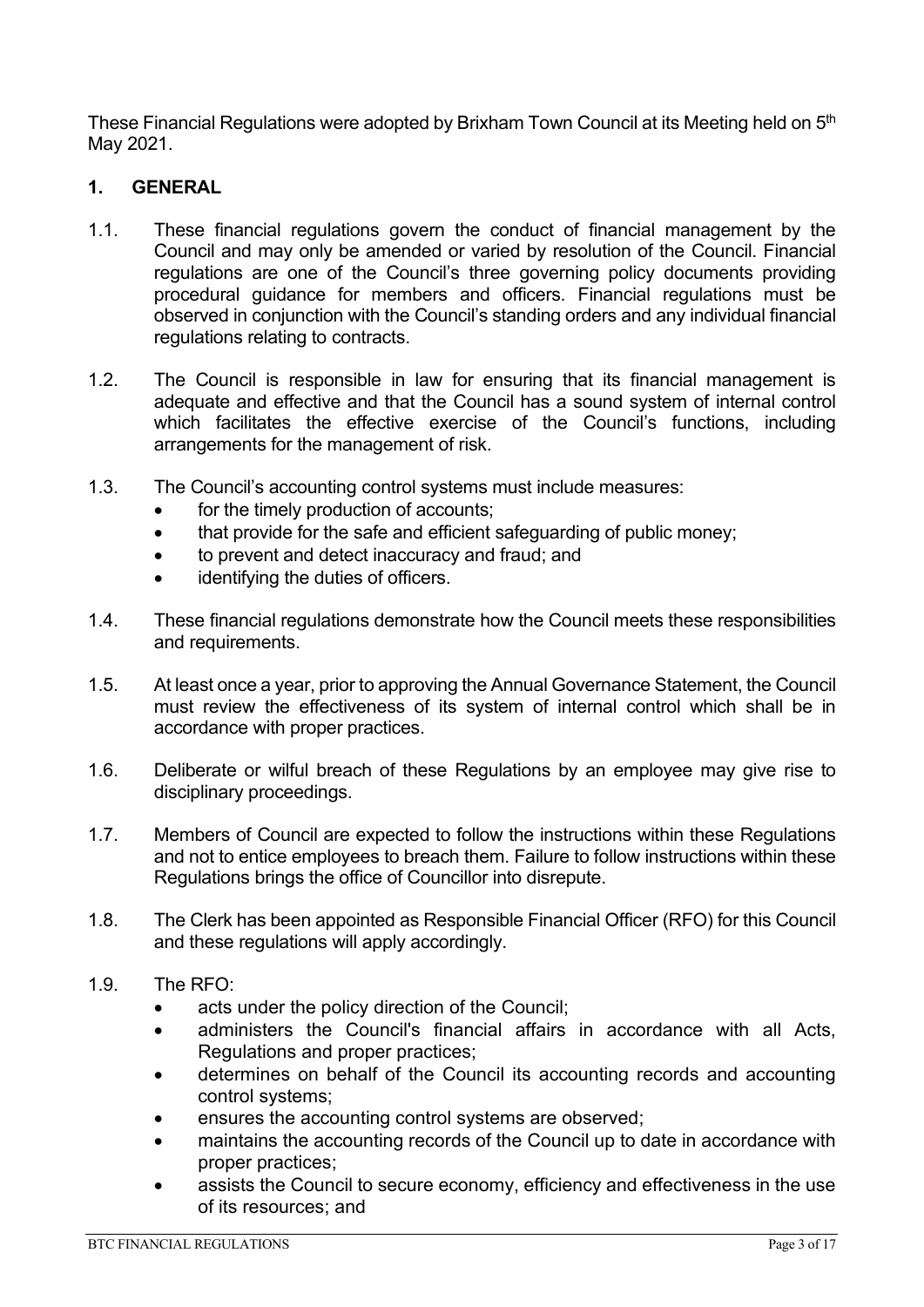- produces financial management information as required by the Council.
- 1.10. The accounting records determined by the RFO shall be sufficient to show and explain the Council's transactions and to enable the RFO to ensure that any income and expenditure account and statement of balances, or record of receipts and payments and additional information, as the case may be, or management information prepared for the Council from time to time comply with the Accounts and Audit Regulations.
- 1.11. The accounting records determined by the RFO shall in particular contain:
	- entries from day to day of all sums of money received and expended by the Council and the matters to which the income and expenditure or receipts and payments account relate;
	- a record of the assets and liabilities of the Council; and
	- wherever relevant, a record of the Council's income and expenditure in relation to claims made, or to be made, for any contribution, grant or subsidy.
- 1.12. The accounting control systems determined by the RFO shall include:
	- procedures to ensure that the financial transactions of the Council are recorded as soon as reasonably practicable and as accurately and reasonably as possible;
	- procedures to enable the prevention and detection of inaccuracies and fraud and the ability to reconstruct any lost records;
	- identification of the duties of officers dealing with financial transactions and division of responsibilities of those officers in relation to significant transactions;
	- procedures to ensure that uncollectable amounts, including any bad debts are not submitted to the Council for approval to be written off except with the approval of the RFO and that the approvals are shown in the accounting records; and
	- measures to ensure that risk is properly managed.
- 1.13. The Council is not empowered by these Regulations or otherwise to delegate certain specified decisions. In particular any decision regarding:
	- setting the final budget or the precept (Council tax requirement);
	- approving accounting statements;
	- approving an annual governance statement;
	- borrowing;
	- writing off bad debts;
	- declaring eligibility for the General Power of Competence; and
	- addressing recommendations in any report from the internal or external auditors,

shall be a matter for the full Council only.

- 1.14. In addition the Council must:
	- determine and keep under regular review the bank mandate for all Council bank accounts;
	- approve any grant or a single commitment in excess of £5,000; and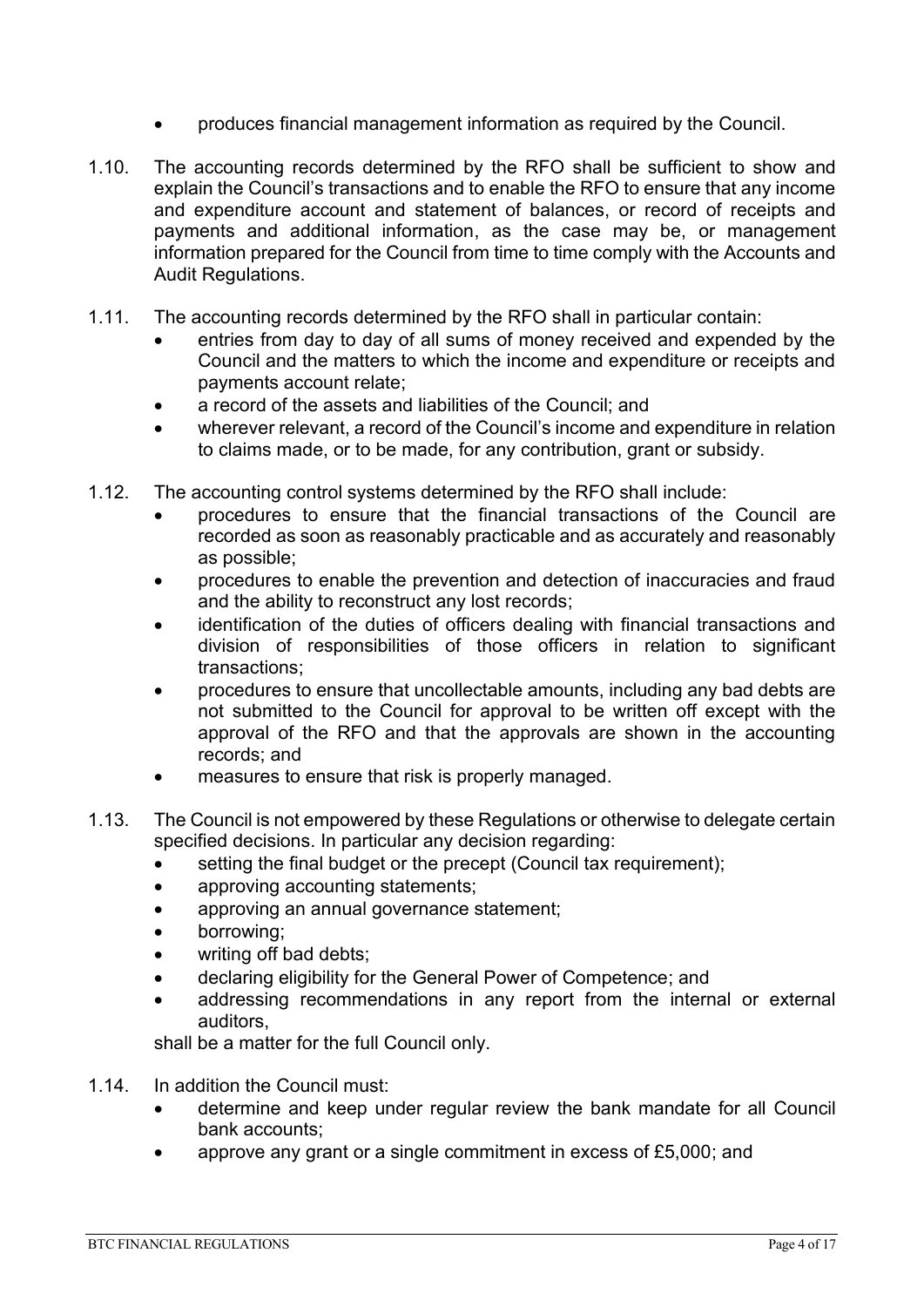- in respect of the annual salary for any employee have regard to recommendations about annual salaries of employees made by the relevant committee in accordance with its terms of reference.
- 1.15. In these financial regulations, references to the Accounts and Audit Regulations or 'the regulations' shall mean the regulations issued under the provisions of section 27 of the Audit Commission Act 1998, or any superseding legislation, and then in force unless otherwise specified.

In these financial regulations the term 'proper practice' or 'proper practices' shall refer to guidance issued in *Governance and Accountability for Local Councils - a Practitioners' Guide (England)* issued by the Joint Practitioners Advisory Group (JPAG), available from the websites of NALC and the Society for Local Council Clerks (SLCC).

#### <span id="page-4-0"></span>**2. ACCOUNTING AND AUDIT (INTERNAL AND EXTERNAL)**

- 2.1. All accounting procedures and financial records of the Council shall be determined by the RFO in accordance with the Accounts and Audit Regulations, appropriate guidance and proper practices.
- 2.2. On a regular basis, at least once in each quarter, and at each financial year end, a member other than the Chairperson [or a cheque signatory] shall be appointed to verify bank reconciliations (for all accounts) produced by the RFO. The member shall sign the reconciliations and the original bank statements (or similar document) as evidence of verification. This activity shall on conclusion be reported, including any exceptions, to and noted by the Council's Finance and General Purposes (F&GP) Committee.
- 2.3. The RFO shall complete the annual statement of accounts, annual report, and any related documents of the Council contained in the Annual Return (as specified in proper practices) as soon as practicable after the end of the financial year and having certified the accounts shall submit them and report thereon to the Council within the timescales set by the Accounts and Audit Regulations.
- 2.4. The Council shall ensure that there is an adequate and effective system of internal audit of its accounting records, and of its system of internal control in accordance with proper practices. Any officer or member of the Council shall make available such documents and records as appear to the Council to be necessary for the purpose of the audit and shall, as directed by the Council, supply the RFO, internal auditor, or external auditor with such information and explanation as the Council considers necessary for that purpose.
- 2.5. The internal auditor shall be appointed by and shall carry out the work in relation to internal controls required by the Council in accordance with proper practices.
- 2.6. The internal auditor shall:
	- be competent and independent of the financial operations of the Council;
	- report to Council in writing, or in person, on a regular basis with a minimum of one annual written report during each financial year;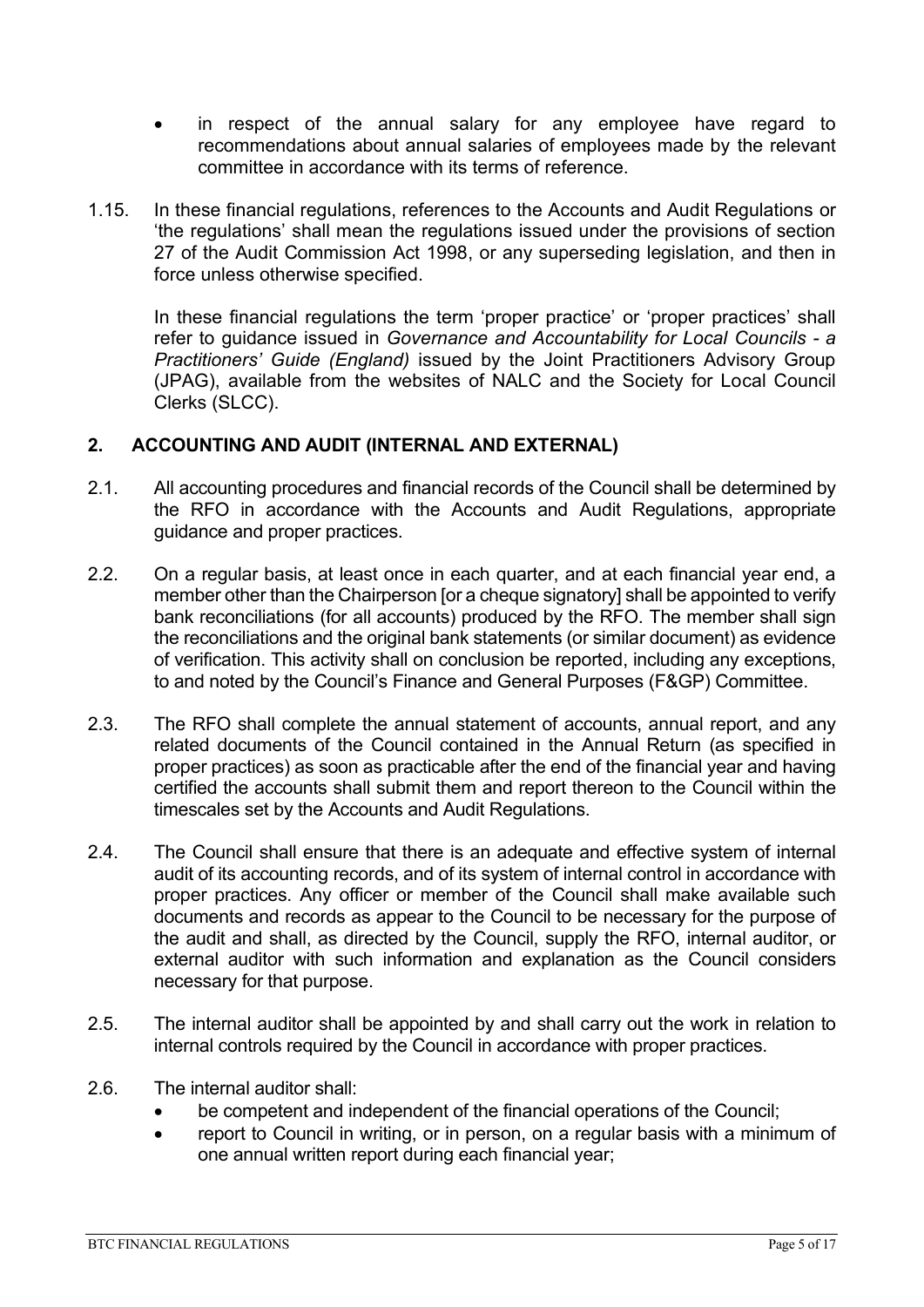- to demonstrate competence, objectivity and independence, be free from any actual or perceived conflicts of interest, including those arising from family relationships; and
- have no involvement in the financial decision making, management or control of the Council.
- 2.7. Internal or external auditors may not under any circumstances:
	- perform any operational duties for the Council;
	- initiate or approve accounting transactions; or
	- direct the activities of any Council employee, except to the extent that such employees have been appropriately assigned to assist the internal auditor.
- 2.8. For the avoidance of doubt, in relation to internal audit the terms 'independent' and 'independence' shall have the same meaning as is described in proper practices.
- 2.9. The RFO shall make arrangements for the exercise of electors' rights in relation to the accounts including the opportunity to inspect the accounts, books, and vouchers and display or publish any notices and statements of account required by Audit Commission Act 1998, or any superseding legislation, and the Accounts and Audit Regulations.
- 2.10. The RFO shall, without undue delay, bring to the attention of all Councillors any correspondence or report from internal or external auditors, unless correspondence is of a purely administrative matter.

#### <span id="page-5-0"></span>**3. ANNUAL ESTIMATES (BUDGET) AND FORWARD PLANNING**

- 3.1. Each committee shall review its forecast of revenue and capital receipts and payments. Having regard to the forecast, it shall thereafter formulate and submit proposals for the following financial year to the F&GP Committee not later than the end of September each year including any proposals for revising the forecast.
- 3.2. The RFO must each year, by no later than October, prepare detailed estimates of all receipts and payments including the use of reserves and all sources of funding for the following financial year in the form of a budget to be considered by the F&GP and the Council.
- 3.3. The Council shall consider annual budget proposals in relation to the Council's forecast of revenue and capital receipts and payments including recommendations for the use of reserves and sources of funding and update the forecast accordingly.
- 3.4. The Council shall fix the precept (Council tax requirement), and relevant basic amount of Council tax to be levied for the ensuing financial year not later than by the end of February each year. The RFO shall issue the precept to the billing authority and shall supply each member with a copy of the approved annual budget.
- 3.5. The approved annual budget shall form the basis of financial control for the ensuing year.

#### <span id="page-5-1"></span>**4. BUDGETARY CONTROL AND AUTHORITY TO SPEND**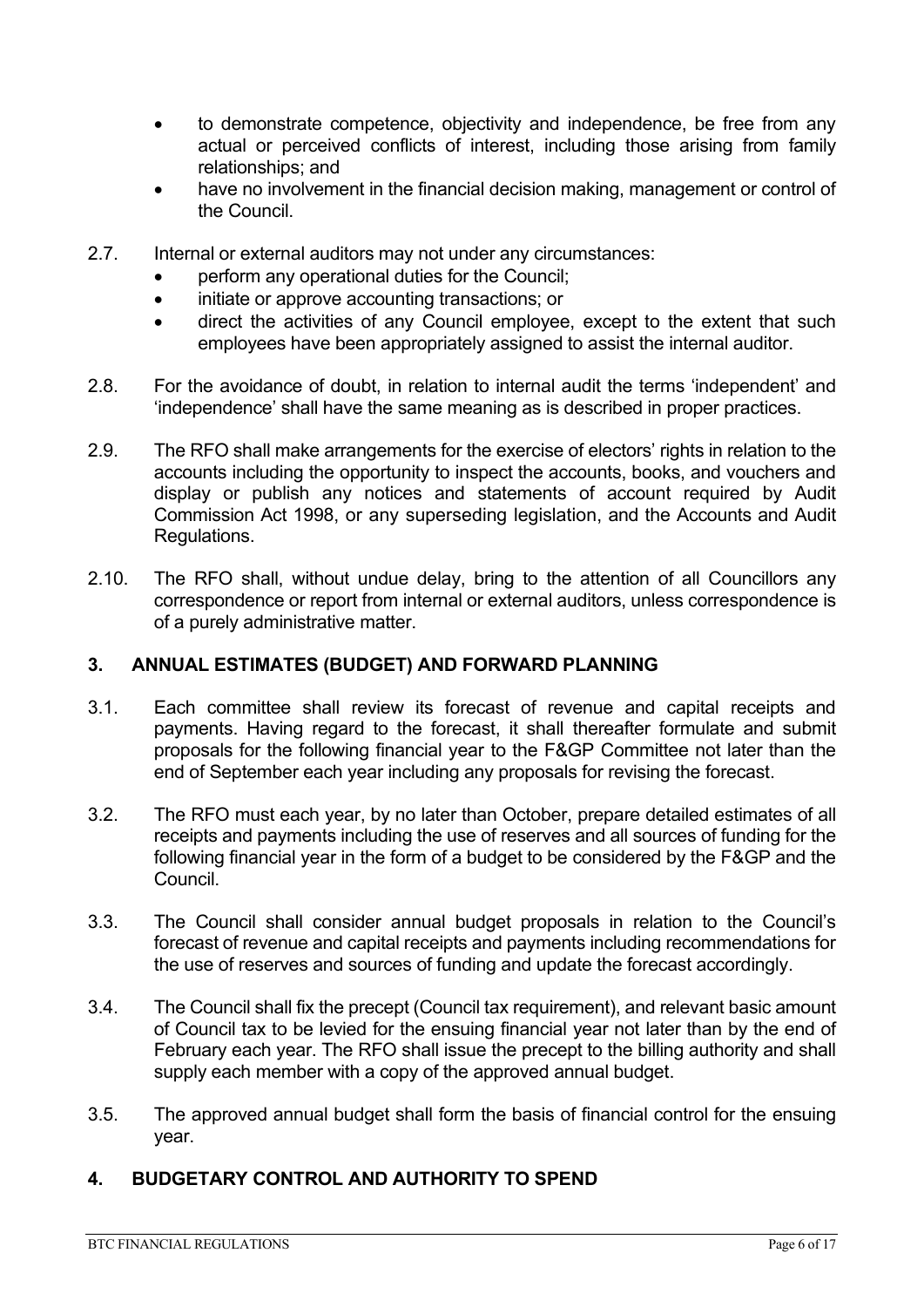- 4.1. Expenditure on revenue items may be authorised up to the amounts included for that class of expenditure in the approved budget. This authority is to be determined by:
	- the Council for all items over £5,000;
	- a duly delegated committee of the Council for items over £2,000; or
	- the Clerk, in conjunction with Chairperson of Council or Chairperson of the appropriate committee, for any items below £2,000.

Such authority is to be evidenced by a minute or by an authorisation slip duly signed by the Clerk, and where necessary also by the appropriate Chairperson. Contracts may not be disaggregated to avoid controls imposed by these regulations.

- 4.2. No expenditure may be authorised that will exceed the amount provided in the revenue budget for that class of expenditure other than by resolution of the Council, or duly delegated committee. During the budget year and with the approval of Council having considered fully the implications for public services, unspent and available amounts may be moved to other budget headings or to an earmarked reserve as appropriate ('virement').
- 4.3. Unspent provisions in the revenue or capital budgets for completed projects shall not be carried forward to a subsequent year. Unless placed in a reserve by resolution of the Council.
- 4.4. The salary budgets are to be reviewed at least annually in October for the following financial year and such review shall be evidenced by a hard copy schedule signed by the Clerk and the Chairperson of Council or relevant committee. The RFO will inform committees of any changes impacting on their budget requirement for the coming year in good time.
- 4.5. In cases of extreme risk to the delivery of Council services, the clerk may authorise revenue expenditure on behalf of the Council which in the clerk's judgement it is necessary to carry out. Such expenditure includes repair, replacement or other work, whether or not there is any budgetary provision for the expenditure, subject to a limit of £2,000 in any 4 week period. The Clerk shall report such action to the Chairperson as soon as possible and to the F&GP Committee as soon as practicable thereafter.
- 4.6. No expenditure shall be authorised in relation to any capital project and no contract entered into or tender accepted involving capital expenditure unless the Council is satisfied that the necessary funds are available and the requisite borrowing approval has been obtained.
- 4.7. All capital works shall be administered in accordance with the Council's standing orders and financial regulations relating to contracts.
- 4.8. The RFO shall provide the Council with a quarterly statement of receipts and payments to date under each head of the budgets, comparing actual expenditure to the appropriate date against that planned as shown in the budget. These statements shall show explanations of material variances. For this purpose "material" shall be in excess of 15% of the budget.
- 4.9. Changes in earmarked reserves shall be approved by F&GP Committee as part of the budgetary control process.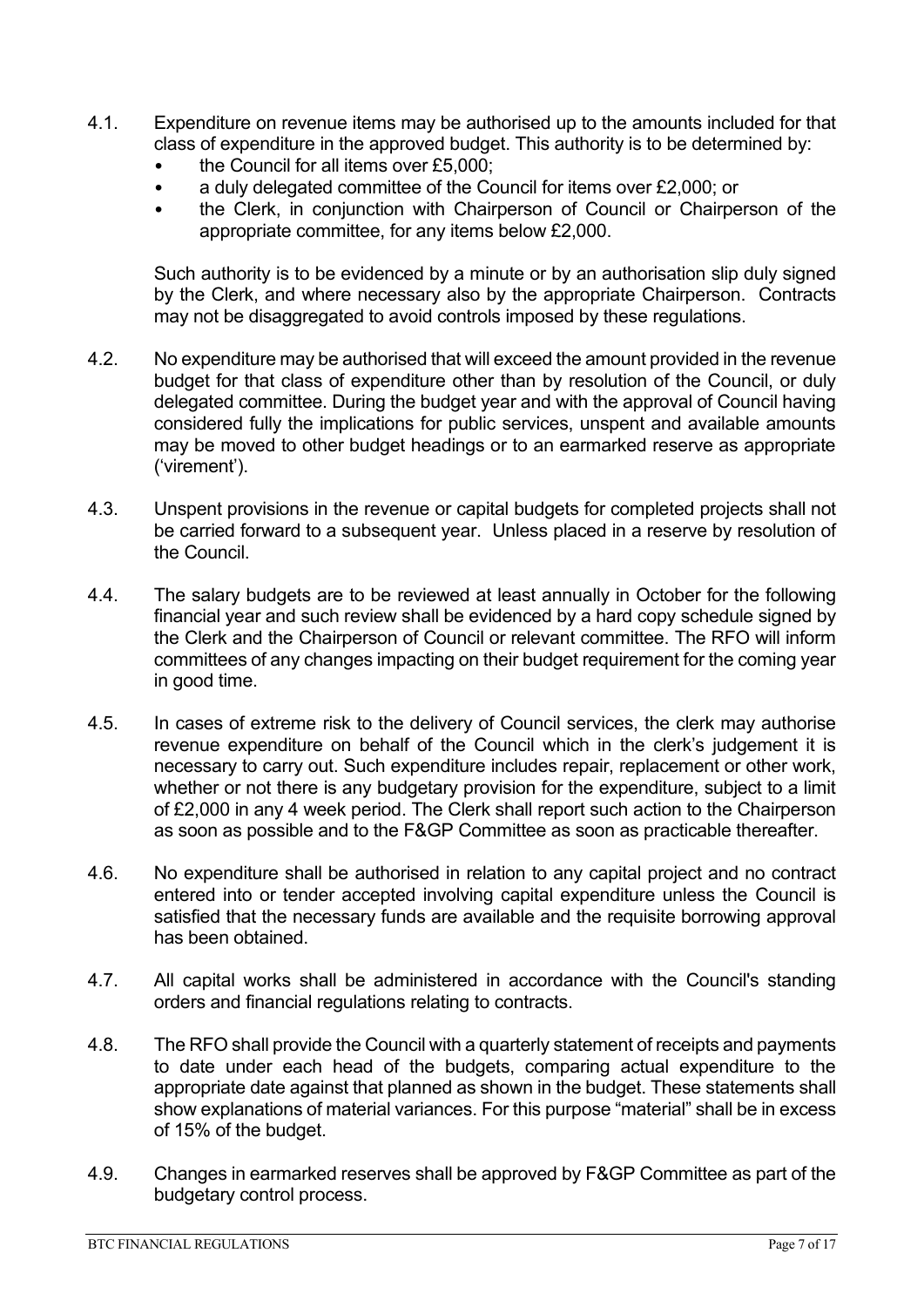#### <span id="page-7-0"></span>**5. BANKING ARRANGEMENTS AND AUTHORISATION OF PAYMENTS**

- 5.1. The Council's banking arrangements, including the bank mandate, shall be made by the RFO and approved by the Council; banking arrangements may not be delegated to a committee. They shall be regularly reviewed for safety and efficiency. The council shall seek credit references in respect of members or employees who act as signatories.
- 5.2. The RFO shall prepare a schedule of payments requiring authorisation, forming part of the Agenda for the Meeting and, together with the relevant invoices, present the schedule to F&GP Committee. The committee shall review the schedule for compliance and, having satisfied itself shall authorise payment by a resolution of the F&GP Committee. The approved schedule shall be ruled off and initialled by the Chairperson of the Meeting. A detailed list of all payments shall be disclosed within or as an attachment to the minutes of the meeting at which payment was authorised. Personal payments (including salaries, wages, expenses and any payment made in relation to the termination of a contract of employment) may be summarised to remove public access to any personal information.
- 5.3. All invoices for payment shall be examined, verified and certified by the RFO to confirm that the work, goods or services to which each invoice relates has been received, carried out, examined and represents expenditure previously approved by the Council.
- 5.4. The RFO shall examine invoices for arithmetical accuracy and analyse them to the appropriate expenditure heading. The RFO shall take all steps to pay all invoices submitted, and which are in order, at the next available F&GP Committee meeting.
- 5.5. The RFO shall have delegated authority to authorise the payment of items only in the following circumstances:
	- a) If a payment is necessary to avoid a charge to interest under the Late Payment of Commercial Debts (Interest) Act 1998, and the due date for payment is before the next scheduled Meeting of Council, where the RFO certify that there is no dispute or other reason to delay payment, provided that a list of such payments shall be submitted to the next appropriate F&GP Committee meeting;
	- b) An expenditure item authorised under 5.6 below (continuing contracts and obligations) provided that a list of such payments shall be submitted to the next appropriate F&GP Committee meeting; or
	- c) fund transfers within the Councils banking arrangements up to the sum of £10,000, provided that a list of such payments shall be submitted to the next appropriate F&GP Committee meeting.
- 5.6. For every F&GP Committee meeting the RFO shall draw up a list of due payments which arise on a regular basis as the result of a continuing contract, statutory duty, or obligation (such as but not exclusively) Salaries, PAYE and NI, Superannuation Fund and regular maintenance contracts and the like for which the F&GP Committee may authorise payment for the year provided that the requirements of regulation 4.1 (Budgetary Controls) are adhered to, provided also that a list of such payments shall be submitted to the next appropriate F&GP Committee meeting.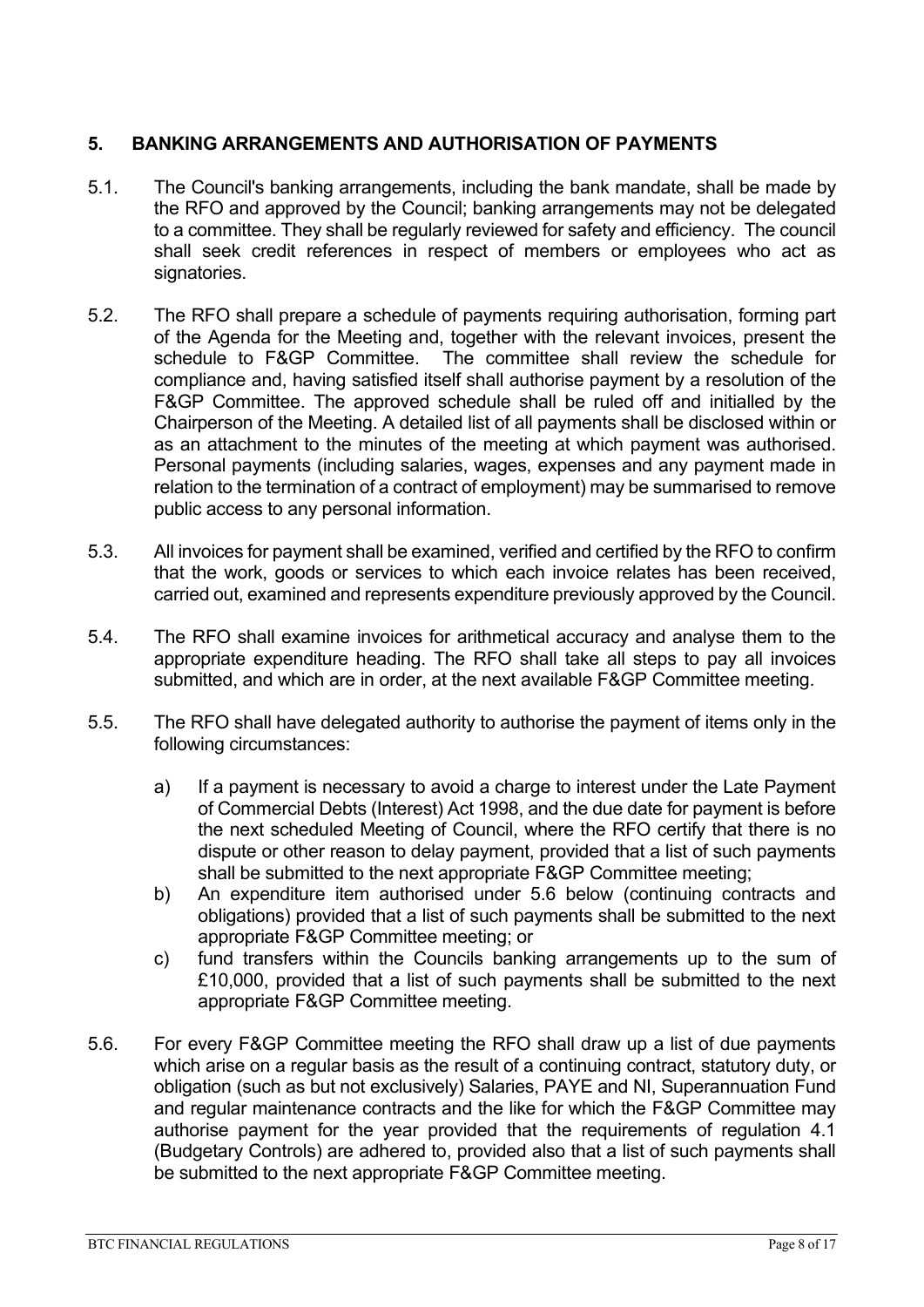- 5.7. A record of regular payments made under 5.6 above shall be drawn up and be signed by two members on each and every occasion when payment is authorised - thus controlling the risk of duplicated payments being authorised and / or made.
- 5.8. In respect of grants the F&GP Committee shall approve expenditure within any limits set by Council and in accordance with any policy statement approved by Council. Any Revenue or Capital Grant in excess of £5,000 shall before payment, be subject to ratification by resolution of the Council.
- 5.9. Members are subject to the Code of Conduct that has been adopted by the Council and shall comply with the Code and Standing Orders when a decision to authorise or instruct payment is made in respect of a matter in which they have a disclosable pecuniary or other interest, unless a dispensation has been granted.
- 5.10. The Council will aim to rotate the duties of members in these Regulations so that onerous duties are shared out as evenly as possible over time.
- 5.11. Any changes in the recorded details of suppliers, such as bank account records, shall be approved in writing by a Member.

#### <span id="page-8-0"></span>**6. INSTRUCTIONS FOR THE MAKING OF PAYMENTS**

- 6.1. The Council will make safe and efficient arrangements for the making of its payments.
- 6.2. Following authorisation under Financial Regulation 5 (above), the Council, F&GP Committee or, if so delegated, the RFO shall give instruction that a payment shall be made.
- 6.3. All payments shall be affected by cheque, electronic or other instructions to the Council's bankers, or otherwise, in accordance with a resolution of the Council or F&GP Committee.
- 6.4. Cheques or orders for payment drawn on the bank account in accordance with the schedule as presented to F&GP Committee shall be signed by two members of that Committee. A member who is a bank signatory, being recipient or having a connection by virtue of family, business relationships with the beneficiary of a payment, should not, under normal circumstances, be a signatory to the payment in question.
- 6.5. To indicate agreement of the details shown on the cheque or order for payment with the counterfoil and the invoice or similar documentation, the signatories shall each also initial the cheque counterfoil and the invoice or similar documentation, the signatories shall each also initial the cheque counterfoil and the payment list. In the case of electronic authorised councillors will check the payment details and evidence that check.
- 6.6. Cheques or orders for payment shall not normally be presented for signature other than at a council or committee meeting (including immediately before or after such a meeting). Any signatures obtained away from such meetings shall be reported to the council (or F&GP Committee) at the next convenient meeting.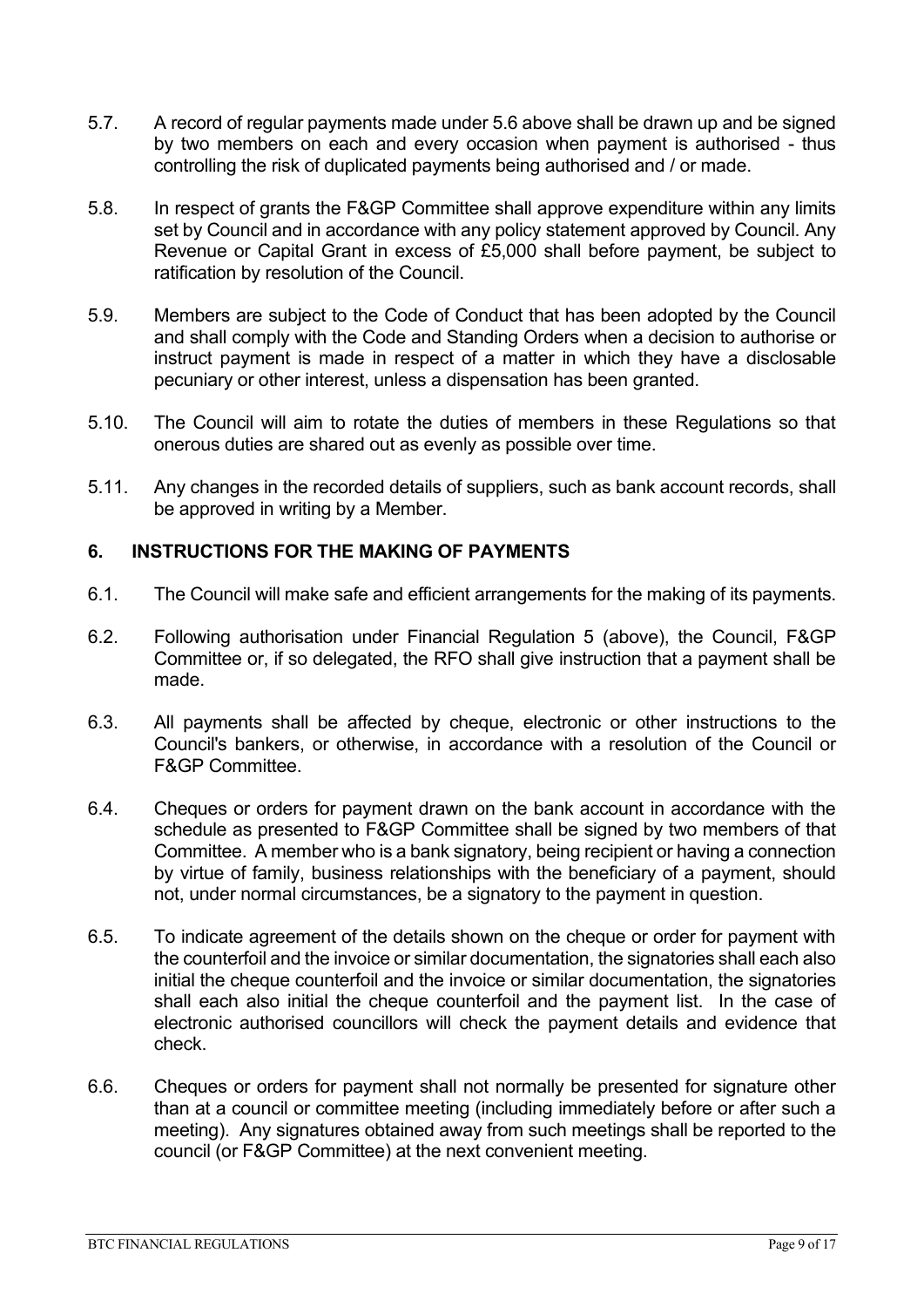- 6.7. If thought appropriate by the Council, payment for utility supplies (energy, telephone and water) and any National Non-Domestic Rates may be made by variable direct debit provided that the instructions are signed by two members and any payments are reported to F&GP Committee at the next convenient meeting. The approval of the use of a variable direct debit shall be renewed by resolution of the F&GP Committee at least every two years.
- 6.8. Access to software containing financial information will be password protected. These will be individual to members of staff and will be changed on a regular basis. The Clerk / RFO shall maintain the ability to input and interrogate any of the Council's computers.
- 6.9. If thought appropriate by the council, payment for certain items (principally salaries) may be made by banker's standing order provided that the instructions are signed, or otherwise evidenced by two members are retained and any payments are reported to council as made. The approval of the use of a banker's standing order shall be renewed by resolution of the council at least every two years.
- 6.10. If thought appropriate by the council, payment for certain items may be made by BACS or CHAPS methods provided that the instructions for each payment are signed, or otherwise evidenced, by two authorised bank signatories, are retained and any payments are reported to council as made. The approval of the use of BACS or CHAPS shall be renewed by resolution of the council at least every two years.
- 6.11. If thought appropriate by the council payment for certain items may be made by internet banking transfer, evidence of which is shown on the Expenditure Approval Transaction List which members approve payment.
- 6.12. Where a computer requires use of a personal identification number (PIN) or other password(s), for access to the council's records on that computer, the computer shall be set up with separate administrative access and a record of the PIN and Passwords shall be kept in a confidential folder which the Town Clerk and Deputy Town Clerk have access. In addition, the Council's IT contractor who set the systems up will have a copy of the administrative passwords.
- 6.13. No employee or Councillor shall disclose any PIN or password, relevant to the working of the Council or its bank accounts, to any person not authorised in writing by the Council or a duly delegated committee.
- 6.14. Regular back-up copies of the records on any computer shall be made and shall be stored securely away from the computer in question, and preferably off site.
- 6.15. The Council, shall ensure that anti-virus, anti-spyware and firewall software with automatic updates, together with a high level of security, is used for all computers and devices.
- 6.16. Where internet banking arrangements are made with any bank, the Clerk and Deputy shall be appointed as the Service Administrator. BACS payment will made by either the Deputy and authorised by the RFO, or vice versa. All payments will be approved by the F&GP Committee and invoices will be initialled by two Councillors.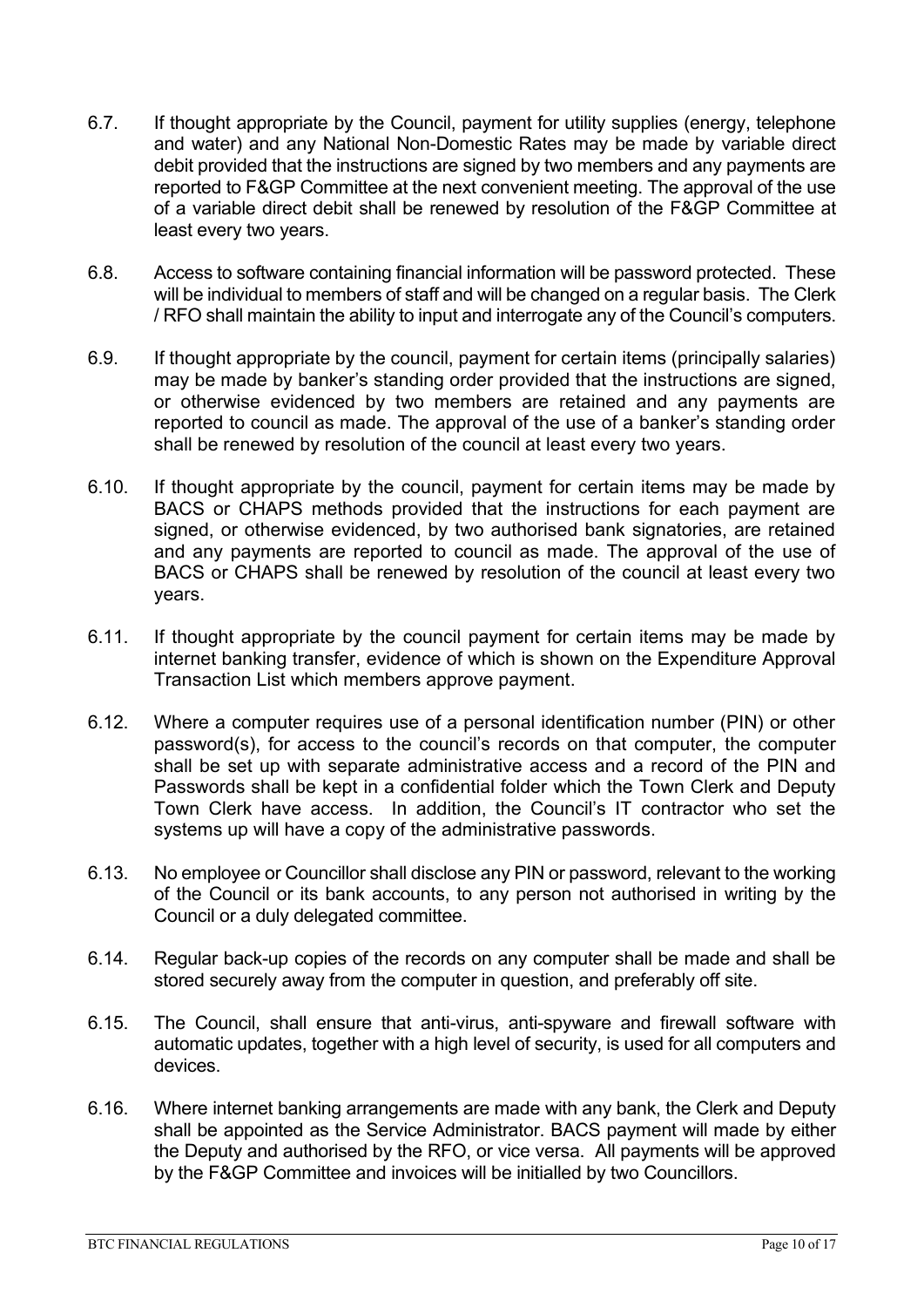- 6.17. Access to any internet banking accounts will be directly to the access page (which may be saved under "favourites"), and not through a search engine or e-mail link. Remembered or saved passwords facilities must not be used on any computer used for Council banking work. Breach of this Regulation will be treated as a very serious matter under these regulations.
- 6.18. Changes to account details for suppliers, which are used for internet banking may only be changed on written hard copy notification by the supplier and supported by hard copy authority for change signed by the Clerk and Deputy Town Clerk. A programme of regular checks of standing data with suppliers will be followed.
- 6.19. Any Business Charge Card issued for use will be specifically restricted to the RFO and will also be restricted to a maximum value of £2,000 per month unless authorised by Council or F&GP Committee in writing before any order is placed.
- 6.20. A pre-paid debit card may be issued to employees with varying limits. These limits will be set by the F&GP Committee. Transactions and purchases made will be reported to the F&GP Committee and authority for topping-up shall be at the discretion of the F&GP Committee.
- 6.21. Any corporate credit card or trade card account opened by the Council will be specifically restricted to use by the Clerk and shall be subject to automatic payment in full at each month-end. Personal credit or debit cards of members or staff shall not be used under any circumstances.
- 6.22. The Clerk may provide petty cash to employees for the purpose of defraying operational and other expenses. Vouchers for payments made shall be forwarded to the Clerk with a claim for reimbursement.
	- a) The Clerk shall maintain a petty cash float of £100 for the purpose of defraying operational and other expenses. Vouchers for payments made from petty cash shall be kept to substantiate the payment.
	- b) Income received must not be paid into the petty cash float but must be separately banked, as provided elsewhere in these regulations.
	- c) The Council will not maintain any form of cash float. All cash received must be banked intact. Any payments made in cash by the Clerk (for example for postage or minor stationery items) shall be refunded on a regular basis, at least quarterly.

### <span id="page-10-0"></span>**7. PAYMENT OF SALARIES**

- 7.1. As an employer, the Council shall make arrangements to meet fully the statutory requirements placed on all employers by PAYE and National Insurance legislation. The payment of all salaries shall be made in accordance with payroll records and the rules of PAYE and National Insurance currently operating, and salary rates shall be as agreed by Council, or duly delegated committee.
- 7.2. Payment of salaries and payment of deductions from salary such as may be required to be made for tax, national insurance and pension contributions, or similar statutory or discretionary deductions must be made in accordance with the payroll records and on the appropriate dates stipulated in employment contracts, provided that each payment is reported to the next available F&GP Committee, as set out in these regulations above.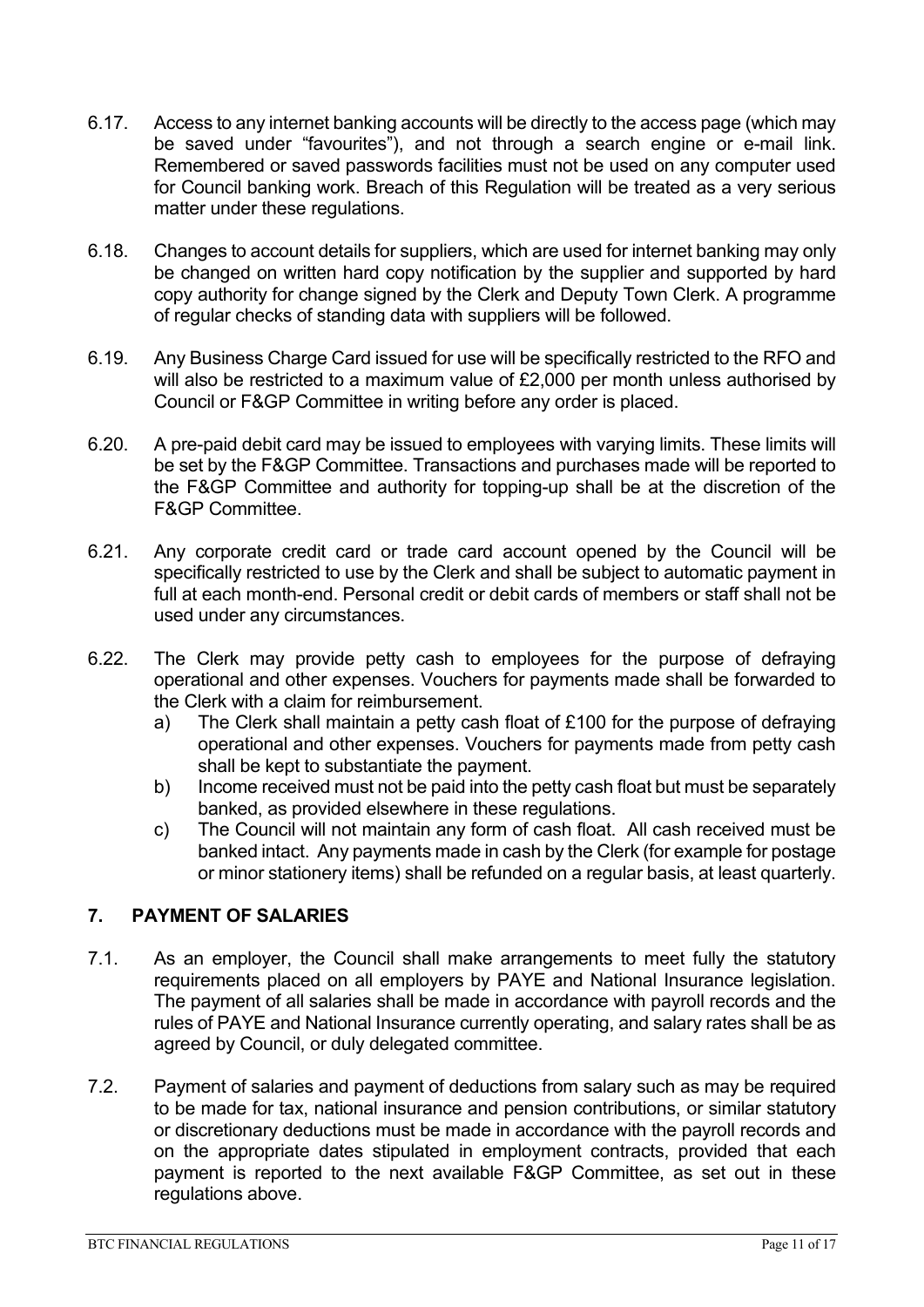- 7.3. No changes shall be made to any employee's pay, emoluments, or terms and conditions of employment without the prior consent of the F&GP Committee.
- 7.4. Each and every payment to employees of net salary and to the appropriate creditor of the statutory and discretionary deductions shall be recorded in a separate confidential record (confidential file). This confidential record is not open to inspection or review (under the Freedom of Information Act 2000 or otherwise) other than:
	- a) by any Councillor who can demonstrate a need to know;
	- b) by the internal auditor:
	- c) by the external auditor; or
	- d) by any person authorised under Audit Commission Act 1998, or any superseding legislation.
- 7.5. The total of such payments in each calendar month shall be reported with all other payments as made as may be required under these Financial Regulations, to ensure that only payments due for the period have actually been paid.
- 7.6. An effective system of personal performance management should be maintained for all employees.
- 7.7. Any termination payments shall be supported by a clear business case and reported to the Council. Termination payments shall only be authorised by Council.
- 7.8. Before employing interim staff the Council must consider a full business case.

#### <span id="page-11-0"></span>**8. LOANS AND INVESTMENTS**

- 8.1. All borrowings shall be effected in the name of the Council, after obtaining any necessary borrowing approval. Any application for borrowing approval shall be approved by Council as to terms and purpose. The application for borrowing approval, and subsequent arrangements for the loan shall only be approved by Full Council.
- 8.2. Any financial arrangement which does not require formal borrowing approval from the Secretary of State (such as Hire Purchase or Leasing of tangible assets) shall be subject to approval by Full Council. In each case a report in writing shall be provided to Council in respect of value for money for the proposed transaction.
- 8.3. All Council's banks and investment providers will send a copy of each statement of account to the RFO.
- 8.4. All loans and investments shall be negotiated in the name of the Council and shall be for a set period in accordance with Council policy.
- 8.5. The Council shall consider the need for an Investment Strategy and Policy which, if drawn up, shall be in accordance with relevant regulations, proper practices and guidance. Any Strategy and Policy shall be reviewed by the Council at least annually.
- 8.6. All investments of money under the control of the Council shall be in the name of the Council.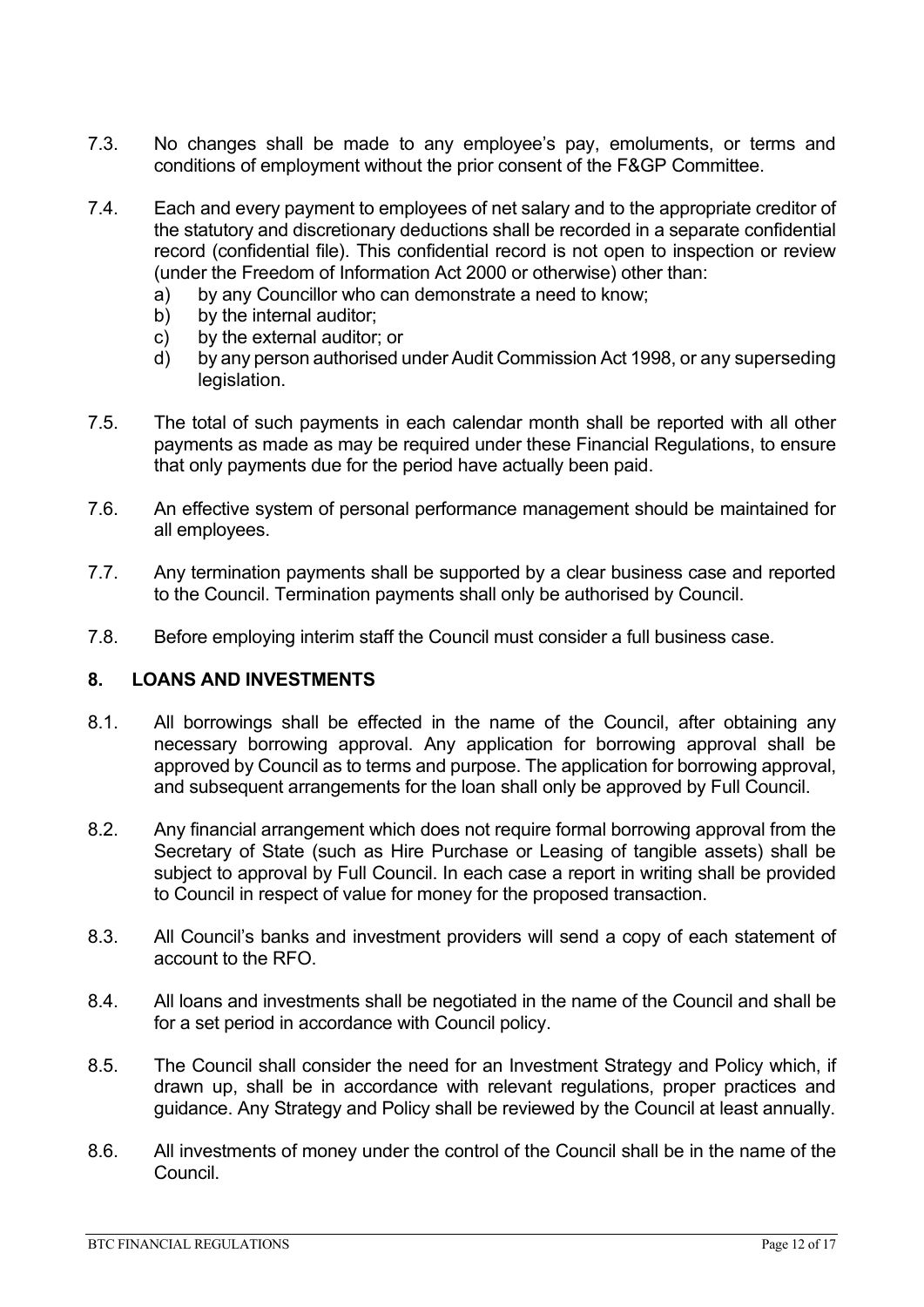- 8.7. All investment certificates and other documents relating thereto shall be retained in the custody of the RFO.
- 8.8. Payments in respect of short term or long term investments, including transfers between bank accounts held in the same bank, or branch, shall be made in accordance with Regulation 5 (Authorisation of payments) and Regulation 6 (Instructions for payments).

#### <span id="page-12-0"></span>**9. INCOME**

- 9.1. The collection of all sums due to the Council shall be the responsibility of and under the supervision of the RFO.
- 9.2. Particulars of all charges to be made for work done, services rendered or goods supplied shall be agreed annually by the Council, notified to the RFO and the RFO shall be responsible for the collection of all accounts due to the Council.
- 9.3. The Council will review all fees and charges at least annually, following a report of the Clerk.
- 9.4. Any sums found to be irrecoverable and any bad debts shall be reported to the Council or delegated to the F&GP committee and shall be written off as soon as practical in the year.
- 9.5. All sums received on behalf of the Council shall be banked intact as directed by the RFO. In all cases, all receipts shall be deposited with the Council's bankers with such frequency as the RFO considers necessary.
- 9.6. The origin of each receipt shall be entered on the paying-in slip.
- 9.7. Personal cheques shall not be cashed out of money held on behalf of the Council.
- 9.8. The RFO shall promptly complete any VAT Return that is required. Any repayment claim due in accordance with VAT Act 1994 section 33 shall be made at least annually coinciding with the financial year end.
- 9.9. Where any significant sums of cash are regularly received by the Council, the RFO shall take such steps as are agreed by the Council to ensure that more than one person is present when the cash is counted in the first instance, that there is a reconciliation to some form of control such as ticket issues, and that appropriate care is taken in the security and safety of individuals banking such cash.

#### <span id="page-12-1"></span>**10. ORDERS FOR WORK, GOODS AND SERVICES**

- 10.1. An official order or letter shall be issued for all work, goods and services unless a formal contract is to be prepared or an official order would be inappropriate. Copies of orders shall be retained.
- 10.2. Orders shall be controlled by the RFO.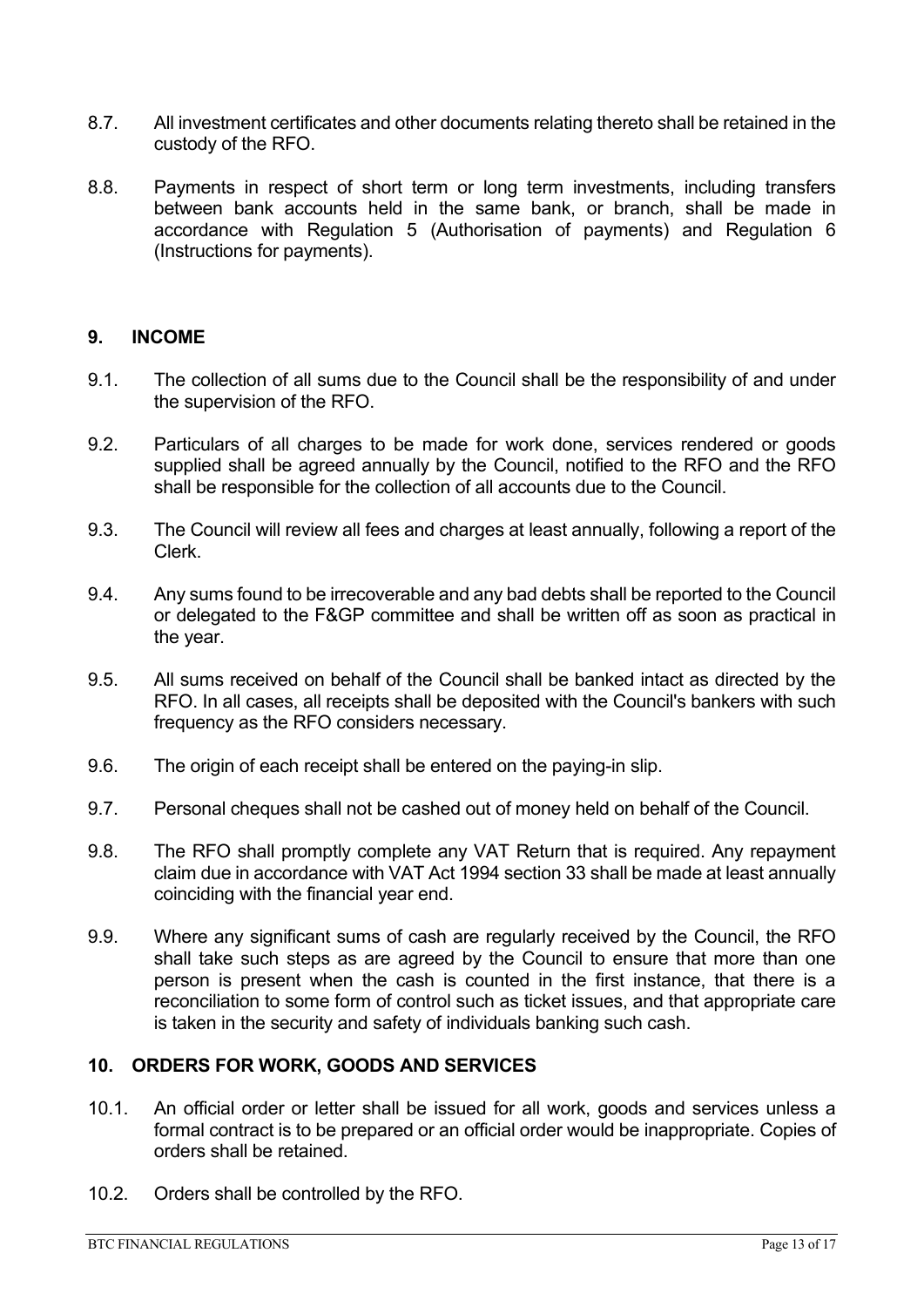- 10.3. All members and employees are responsible for obtaining value for money at all times. An officer issuing an official order shall ensure as far as reasonable and practicable that the best available terms are obtained in respect of each transaction, usually by obtaining three or more quotations or estimates from appropriate suppliers, subject to any *de minimis* provisions in Regulation 11.1 below.
- 10.4. A member may not issue an official order or make any contract on behalf of the Council.
- 10.5. The RFO shall verify the lawful nature of any proposed purchase before the issue of any order, and in the case of new or infrequent purchases or payments, the RFO shall ensure that the statutory authority shall be reported to the meeting at which the order is approved so that the minutes can record the power being used.

#### <span id="page-13-0"></span>**11. CONTRACTS**

- 11.1. Procedures as to contracts are laid down as follows:
	- a. Every contract shall comply with these financial regulations, and no exceptions shall be made otherwise than in an emergency provided that this regulation need not apply to contracts which relate to items (i) to (vi) below:
		- i. for the supply of gas, electricity, water, sewerage and telecommunications services;
		- ii. for specialist services such as are provided by solicitors, accountants, surveyors and planning consultants;
		- iii. for work to be executed or goods or materials to be supplied which consist of repairs to or parts for existing machinery or equipment or plant;
		- iv. for work to be executed or goods or materials to be supplied which constitute an extension of an existing contract by the Council;
		- v. for additional audit work of the external auditor up to an estimated value of £800 (in excess of this sum the Clerk shall act after consultation with the Chairperson and Vice Chairperson of F&GP Committee); and
		- vi. for goods or materials proposed to be purchased which are proprietary articles and / or are only sold at a fixed price.
	- b. Where the Council intends to procure or award a public supply contract, public service contract or public works contract as defined by The Public Contracts Regulations 2015 ("the Regulations") which is valued in excess of £25,000, but less than the relevant thresholds as outlined in the Standing Orders, the Council shall comply with the relevant requirements of the Regulations.
	- c. The full requirements of The Regulations, as applicable, shall be followed in respect of the tendering and award of a public supply contract, public service contract or public works contractwhich exceed thresholds in The Regulations set by the Public Contracts Directive 2014/24/EU (which may change from time to time).
	- d. When applications are made to waive financial regulations relating to contracts to enable a price to be negotiated without competition the reason shall be embodied in a recommendation to the Council.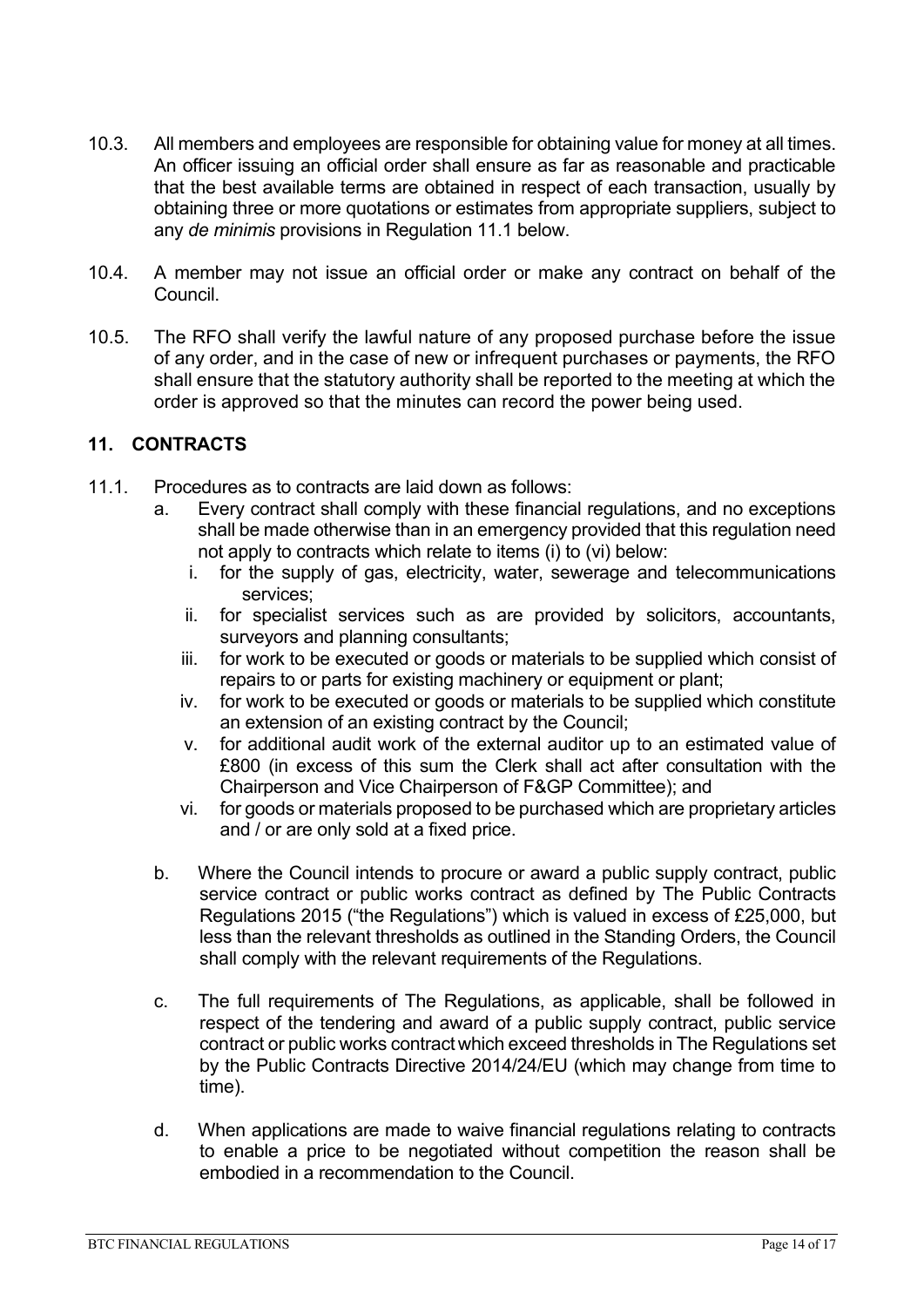- e. Such invitation to tender shall state the general nature of the intended contract and the Clerk shall obtain the necessary technical assistance to prepare a specification in appropriate cases. The invitation shall in addition state that tenders must be addressed to the Clerk in the ordinary course of post. Each tendering firm shall be supplied with a specifically marked envelope in which the tender is to be sealed and remain sealed until the prescribed date for opening tenders for that contract.
- f. All sealed tenders shall be opened at the same time on the prescribed date by the Clerk in the presence of at least one member of Council.
- g. Any invitation to tender issued under this regulation shall be subject to Standing Orders 18 and shall refer to the terms of the Bribery Act 2010.
- h. When it is to enter into a contract of less than £25,000 in value for the supply of goods and / or materials or for the execution of works or specialist services other than such goods, materials, works or specialist services as are excepted as set out in paragraph (a) the Clerk shall obtain 3 quotations (priced descriptions of the proposed supply); where the value is below £3,000 and above £1,000 the RFO shall strive to obtain 3 estimates. Otherwise, Regulation 10.3 above shall apply.
	- i. The Council shall not be obliged to accept the lowest or any tender, quote or estimate.
	- j. Should it occur that the Council, or duly delegated committee, does not accept any tender, quote or estimate, the work is not allocated and the Council requires further pricing, provided that the specification does not change, no person shall be permitted to submit a later tender, estimate or quote who was present when the original decision making process was being undertaken.

#### <span id="page-14-0"></span>**12. PAYMENTS UNDER CONTRACTS FOR BUILDING OR OTHER CONSTRUCTION WORKS (PUBLIC WORKS CONTRACTS)**

- 12.1. Payments on account of the contract sum shall be made within the time specified in the contract by the RFO upon authorised certificates of the architect or other consultants engaged to supervise the contract (subject to any percentage withholding as may be agreed in the particular contract).
- 12.2. Where contracts provide for payment by instalments the RFO shall maintain a record of all such payments. In any case where it is estimated that the total cost of work carried out under a contract, excluding agreed variations, will exceed the contract sum of 5% or more a report shall be submitted to the Council.
- 12.3. Any variation to a contract or addition to or omission from a contract must be approved by the Council and Clerk to the contractor in writing, the Council being informed where the final cost is likely to exceed the financial provision.

#### <span id="page-14-1"></span>**13. STORES AND EQUIPMENT**

13.1. The officer in charge of each section shall be responsible for the care and custody of stores and equipment in that section.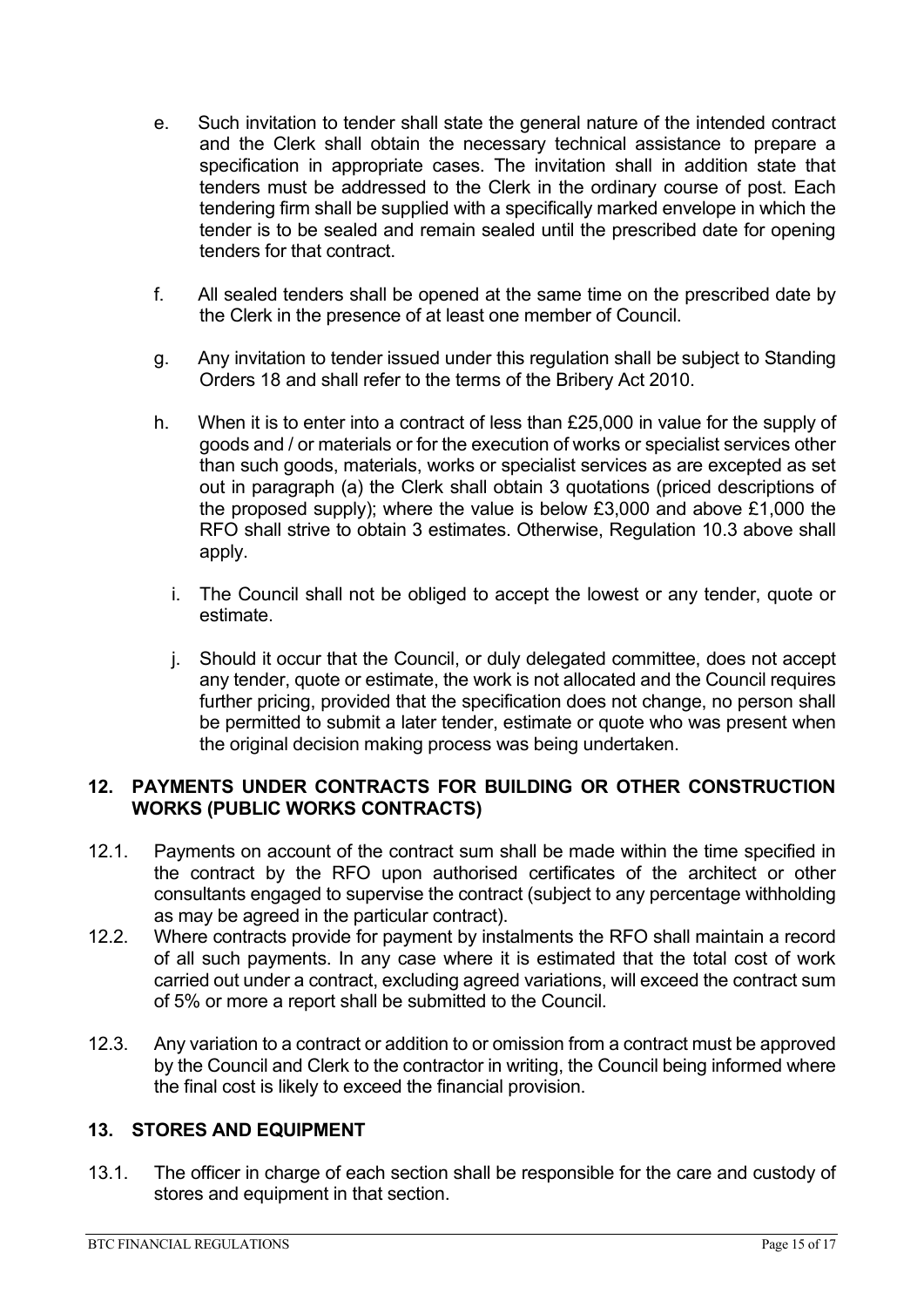- 13.2. Delivery notes shall be obtained in respect of all goods received into store or otherwise delivered and goods must be checked as to order and quality at the time delivery is made.
- 13.3. Stocks shall be kept at the minimum levels consistent with operational requirements.
- 13.4. The RFO shall be responsible for periodic checks of stocks and stores at least annually.

#### <span id="page-15-0"></span>**14. ASSETS, PROPERTIES AND ESTATES**

- 14.1. The Clerk shall make appropriate arrangements for the custody of all title deeds and Land Registry Certificates of properties held by the Council. The RFO shall ensure a record is maintained of all properties held by the Council, recording the location, extent, plan, reference, purchase details, nature of the interest, tenancies granted, rents payable and purpose for which held in accordance with Accounts and Audit Regulations.
- 14.2. No tangible moveable property shall be purchased or otherwise acquired, sold, leased or otherwise disposed of, without the authority of the Council or delegated committee, together with any other consents required by law, save where the estimated value of any one item of tangible movable property does not exceed £250. In each case a report in writing shall be provided to Council with a full business case.
- 14.3. No real property (interests in land) shall be sold, leased or otherwise disposed of without the authority of the Council, together with any other consents required by law. In each case a report in writing shall be provided to Council in respect of valuation and surveyed condition of the property (including matters such as planning permissions and covenants) together with a proper business case (including an adequate level of consultation with the electorate).
- 14.4. No real property (interests in land) shall be purchased or acquired without the authority of the full Council. In each case a report in writing shall be provided to Council in respect of valuation and surveyed condition of the property (including matters such as planning permissions and covenants) together with a proper business case (including an adequate level of consultation with the electorate).
- 14.5. Subject only to the limit set in Regulation 14.2 above, no tangible moveable property shall be purchased or acquired without the authority of the full Council.
- 14.6. The RFO shall ensure that an appropriate and accurate Register of Assets and Investments is kept up to date. The continued existence of tangible assets shown in the Register shall be verified at least annually, possibly in conjunction with a health and safety inspection of assets.

#### <span id="page-15-1"></span>**15. INSURANCE**

15.1. Following the annual risk assessment (per Regulation 17), the Clerk shall effect all insurances and negotiate all claims on the Council's insurers.